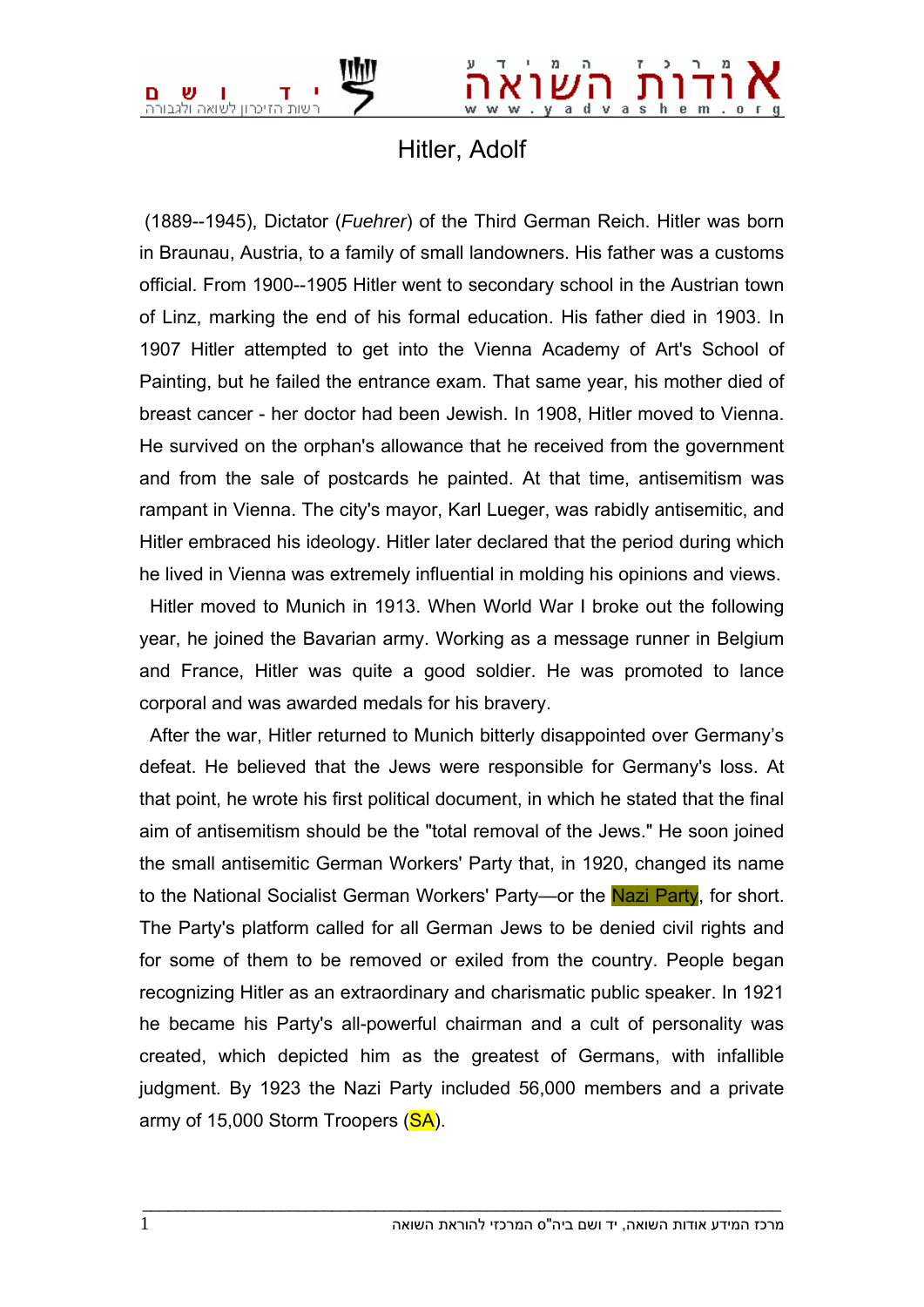## $v a s$

 In November 1923, Hitler attempted to take over the Bavarian Government in Munich during an armed revolt called the Beer Hall Putsch. The bid failed, and Hitler was sentenced to five years in jail. However, he was released after nine months. Whilst in jail he had written the first part of his book, Mein Kampf (My Struggle).

 In 1925 Hitler reestablished the Nazi Party. Its membership continued to grow, particularly at the end of the decade, when Germans were hit hard by the Great Depression and needed a scapegoat for their troubles. Hitler and his Party were seen as dynamic and youthful. In the national elections of 1932, the Nazi Party won 230 seats of a total of 599, giving it 37.3 percent of the vote—making it the largest political party in the German parliament. On January 30, 1933, as a result of backroom deals, Hitler was named chancellor of Germany. Despite the fact that his Party did not hold an absolute majority in the government, Hitler was able to gain increasing power. On February 27, Hitler masterminded a fire in the parliament building—and used it as an excuse to destroy his political opponents in the government. Less than a week later, Hitler passed a law annulling German democracy and bequeathing unto him, absolute power. With the death of the German president Paul Von Hindenberg on August 2, 1934, Hitler assumed that office, as well.

 From within his racial view of the world, Hitler sought to revitalize Germany. Thus, among his main goals were building up the army and implementing anti-Jewish measures. On April 1, 1933 an anti-Jewish boycott took place all over Germany (see also Boycott, Anti- Jewish,] and on April 7, a law was passed making it legal to fire Jews from their civil service jobs. In September 1935, the racial Nuremberg Laws were passed and the Nazis introduced a series of anti-Jewish measures excluding the Jewish population from all facets of German life. Meanwhile the Nazis had also begun establishing concentration camps where their political and ideological opponents were imprisoned.

 In March 1938, Hitler annexed Austria to Germany. This added almost 200,000 more Jews to Hitler's domain. Later that year, he was given the Sudetenland region of Czechoslovakia as a result of the Munich Conference, and in March 1939, he took over the rest of the Czech lands and established a puppet regime in Slovakia. On September 1 of that same year, Hitler's army

 $\bot$  , and the set of the set of the set of the set of the set of the set of the set of the set of the set of the set of the set of the set of the set of the set of the set of the set of the set of the set of the set of t